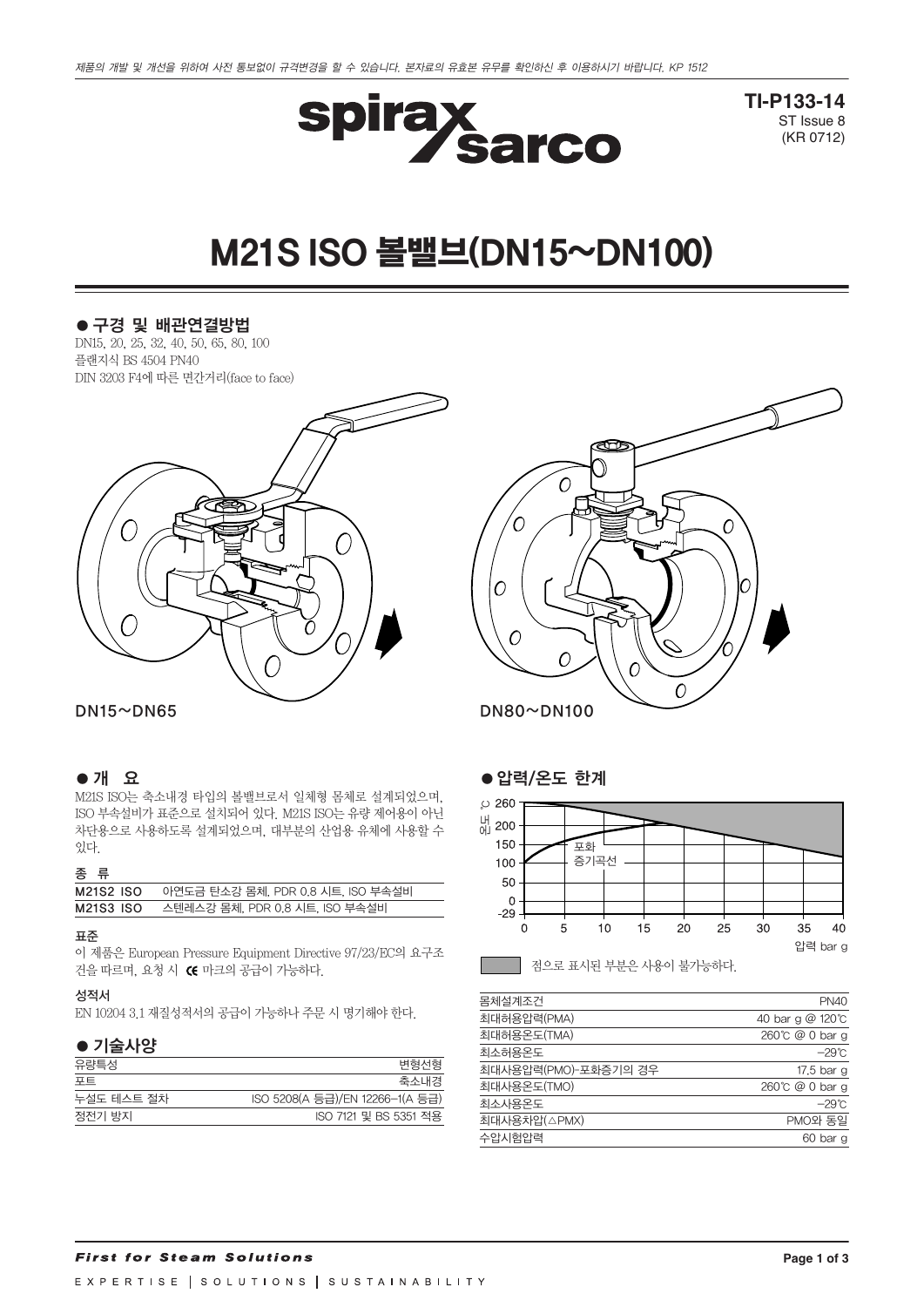

# **● 재 질**

|                | 번호 부품명            |       | 재질                                  |                  |
|----------------|-------------------|-------|-------------------------------------|------------------|
| 1              | Body              | M21S2 | Zinc plated carbon steel            | ASTM A216 WCB    |
|                |                   | M21S3 | Stainless steel                     | ASTM A351 CF8M   |
|                |                   | M21S2 | Zinc plated carbon steel            | <b>SAE 1040</b>  |
| $\overline{c}$ | Insert            | M21S3 | Stainless steel                     | <b>AISI 316</b>  |
| 3              | Ball              |       | Stainless steel                     | <b>AISI 316</b>  |
| 4              | <b>Stem</b>       |       | Stainless steel                     | <b>AISI 316</b>  |
| 5              | Seat              |       | Carbon and graphite reinforced PTFE | <b>PDR 0.8</b>   |
| 6              | Stem seals        |       | Antistatic R-PTFE                   |                  |
|                | Separator         |       | Zinc plated carbon steel            | <b>SAE 12L14</b> |
| 8              | Belleville washer |       | Stainless steel                     | <b>AISI 301</b>  |
| 9              | <b>Nut</b>        |       | Zinc plated carbon steel            | <b>SAE 12L14</b> |
| 10             | Nut               |       | Zinc plated carbon steel            | <b>SAE 12L14</b> |
| 11             | Insert 'O'ring    |       | Viton                               |                  |
| 12             | Name-plate        |       | Stainless steel                     | <b>AISI 430</b>  |
| 13             | Lever             |       | Zinc plated carbon steel            | <b>SAE 1010</b>  |
| 14             | Grip              |       | Vinvl                               |                  |
| 15             | Stop screw        |       | Zinc plated carbon steel            | <b>SAE 12L14</b> |
| 16             | Body name-plate   |       | Stainless steel                     | <b>AISI 430</b>  |
| 17             | Stem adaptor      |       | Zinc plated SG iron                 |                  |
| 18             | Pipe handle       |       | Zinc plated carbon steel            |                  |
| 19             | Adaptor washer    |       | Zinc plated carbon steel            | <b>SAE 1045</b>  |
| 20             | Bolt              |       | Zinc plated carbon steel            | Grade 5          |
| 21             | Stop plate        |       | Zinc plated carbon steel            |                  |